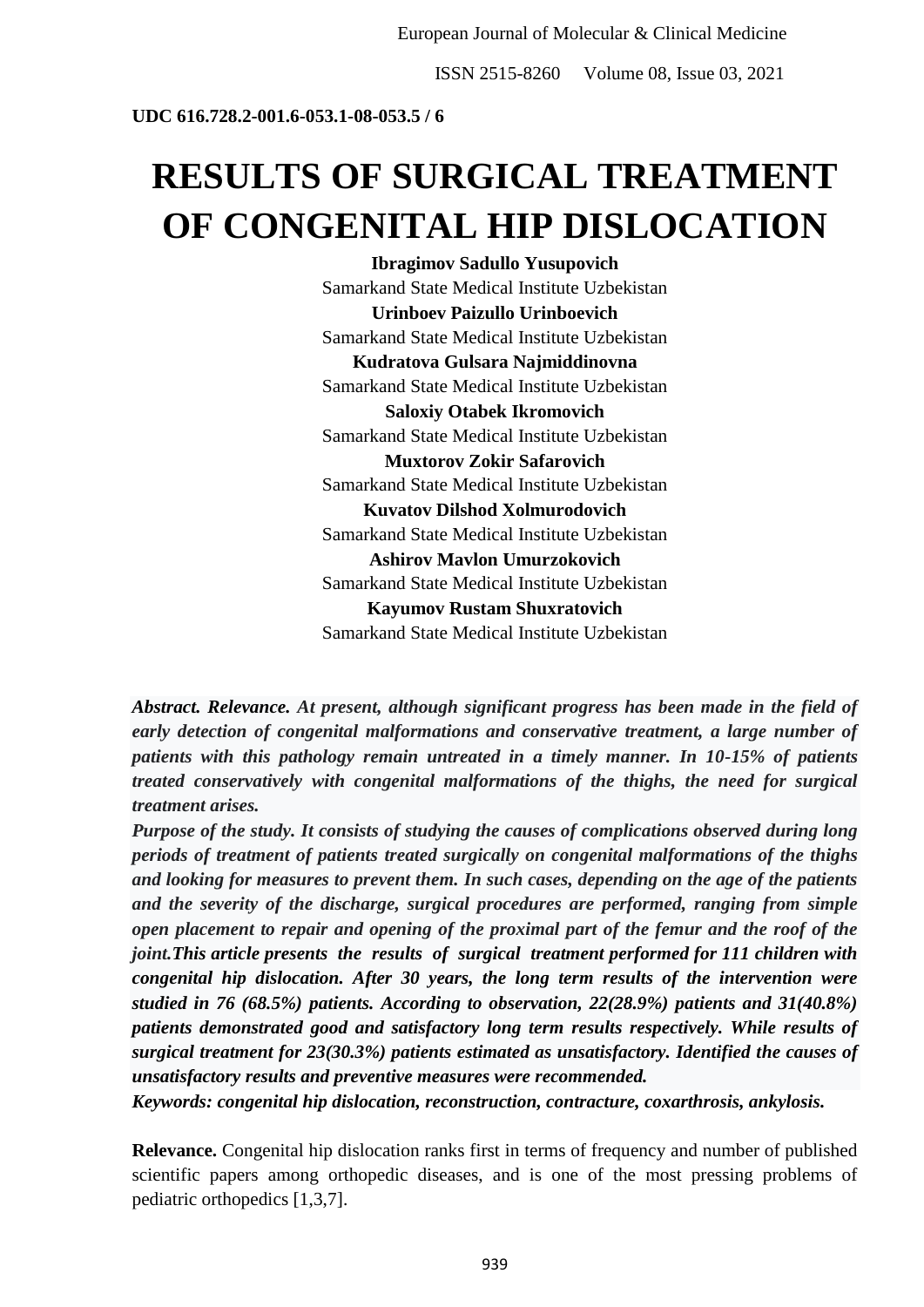Currently, despite significant progress in the early detection of congenital malformations and conservative treatment, a large number of patients with this pathology remain without timely treatment. In 10-15% of patients with congenital hip dislocation treated conservatively, there is a need for surgical treatment [2].

In the literature of recent years, a group of congenital hip dislocation that does not respond to conservative treatment has been described. According to the literature, the frequency of such dislocations ranges from 1-5% to 10-20% [6].

In such cases, depending on the degree of congenital hip dislocation, operations are performed from simple open reduction to open reduction with corrective osteotomy of the femur and acetabular plasty.

There is a lot of data in the literature about the immediate results of surgical treatment of congenital hip dislocation, but long-term results are very poorly covered.

**Purpose of the study.** Study of long-term results (30 years) of treatment of patients treated with surgery with congenital hip dislocation, study of complications and ways to prevent complications.

**Research material.** The number of patients treated for congenital hip dislocation in 1991 in the department of pediatric orthopedics of the Samarkand regional hospital of orthopedics and the consequences of trauma was 310 patients, which amounted to 47.8% of the total number of patients. 111 (17.1%) patients underwent surgical treatment. A retrospective analysis of these patients was performed.

Among sick boys there were 10 (9%), girls were 101 (91%). The patients were distributed by age as follows: from 2 to 5 years  $-27$  (24.3%) patients, from 5 to 8 years  $-73$  (65.7%) patients, patients over 8 years old - 11 (9.9%) patients. In 39 (35.3%) patients, the pathology was rightsided, in 55 (49.5%) left-sided, and in 17 (15.3%) patients, bilateral.

All patients were examined by a pediatrician before and after surgery.

After preliminary preparation, the patients underwent the following operations under intubation anesthesia: simple open reduction of the femoral head - in 5 (4.5%) patients, open reduction with subtrochanteric corrective osteotomy of the femur - in 58 (52.2%) patients, open reduction with subtrochanteric corrective osteotomy of the femur and plastic of the acetabular roof - in 34 (30.6%) patients, extra-articular operations - in 8 (7.2%) patients.

After the operation, depending on the complexity of the operation, a 1.5 coxite plaster cast was applied from 4 weeks to 6-7 weeks. No early postoperative complications were observed in the patients (shock, secondary bleeding, pneumonia, relaxation, hematoma suppuration). All postoperative wounds healed by primary intention. After removing the plaster cast, physiotherapeutic treatment was carried out aimed at restoring the range of motion in the operated hip joint. After 2.5-3 months, walking was allowed with loading of a healthy limb using crutches. The load on the operated limb was allowed one year after the operation.

The immediate results after the operations were assessed as good. After the end of treatment, the parents were given the following recommendations: until the end of growth, be under the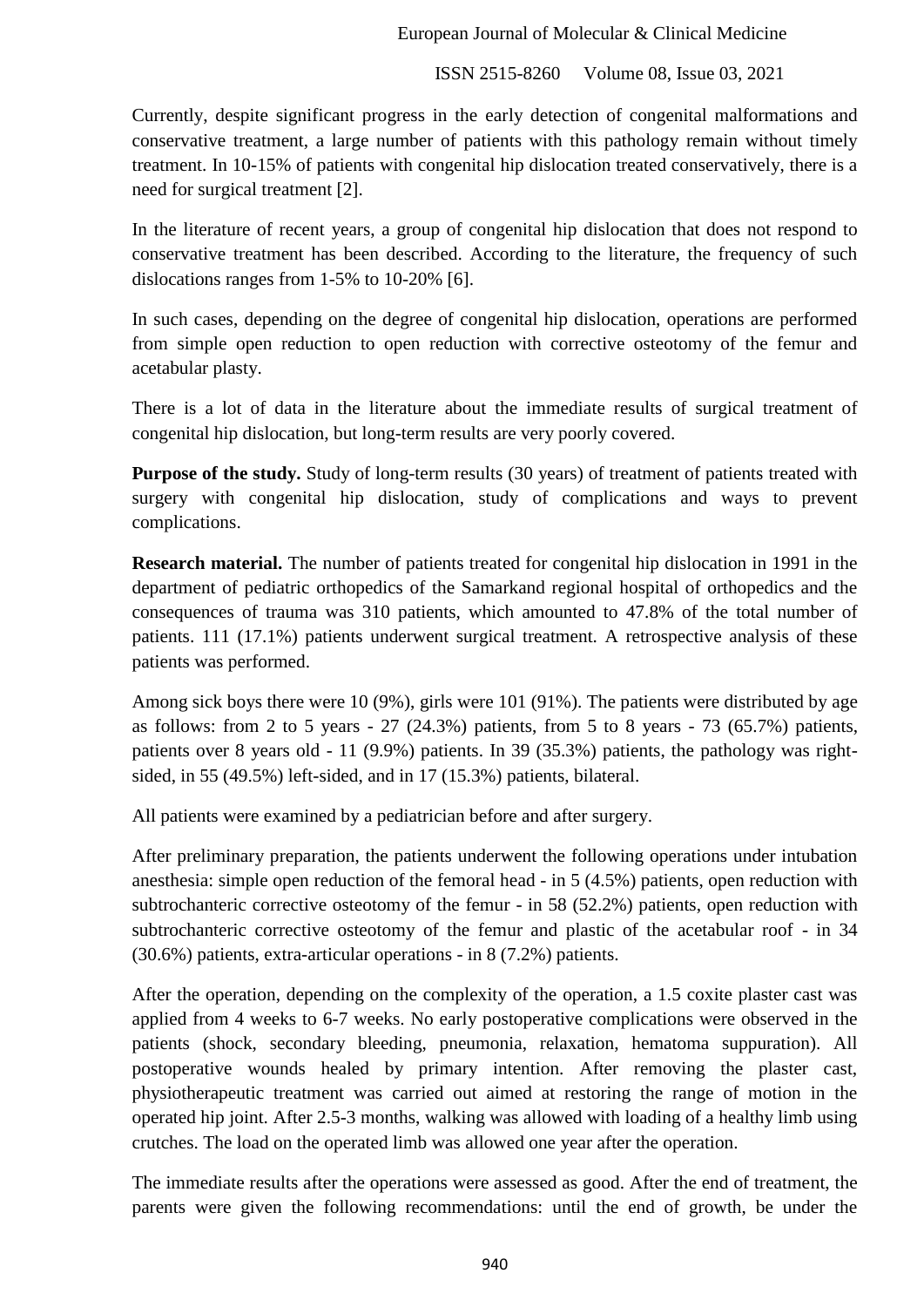ISSN 2515-8260 Volume 08, Issue 03, 2021

supervision of a pediatric orthopedist, exemption from physical education, limitation of work performed while standing, when choosing a profession, prefer sedentary professions, girls limit themselves to two pregnancies.

Scaglietti O., Calandriello B. wrote in 1961: "Open reduction of hip dislocation is not a guarantee of a good result. During the operation, the femoral head and the acetabulum are matched. It is necessary to create conditions for the correct development of the pathologically altered femoral head and acetabulum ".

Treatment Results: Results were evaluated 30 years after the end of treatment. The results of treatment were studied in 76 (68.5%) patients. At the time of the examination, the patients were 35-42 years old. Of these, 68 (89.5%) were women, 8 (10.5%) were men. Patients underwent clinical, radiological and CT examinations according to indications.

The treatment results were rated as good, satisfactory and unsatisfactory.

In 22 (28.9%) patients, the results were assessed as good. These patients do not present complaints, walk independently and correctly, movements in the hip joints are not limited, the length of the lower limbs is the same. The development and volume of the pelvic and femoral muscles is the same. X-ray indicators: the femoral heads are spherical, the heads are centered in the acetabulum, the cervical-shaft angles are within 120-1250. Shenton's line is not broken. The Viberg angle is within 20-250. Mild subchondral sclerosis is determined in the femoral head and acetabulum.

These patients were operated on at the age of 3-5 years, were performed open reduction with subtrochanteric corrective osteotomy of the femur, plastic of the roof of the acetabulum. Patients in the postoperative period were observed by an orthopedist, followed the doctor's instructions flawlessly.

**Here's an example.** Patient B., 35 years old, at 3 years and 6 months was operated on for congenital dislocation of the right hip.



Figure # 1. Patient B., 3 years and 6 months. Radiography in direct projection. Diagnostic radiography.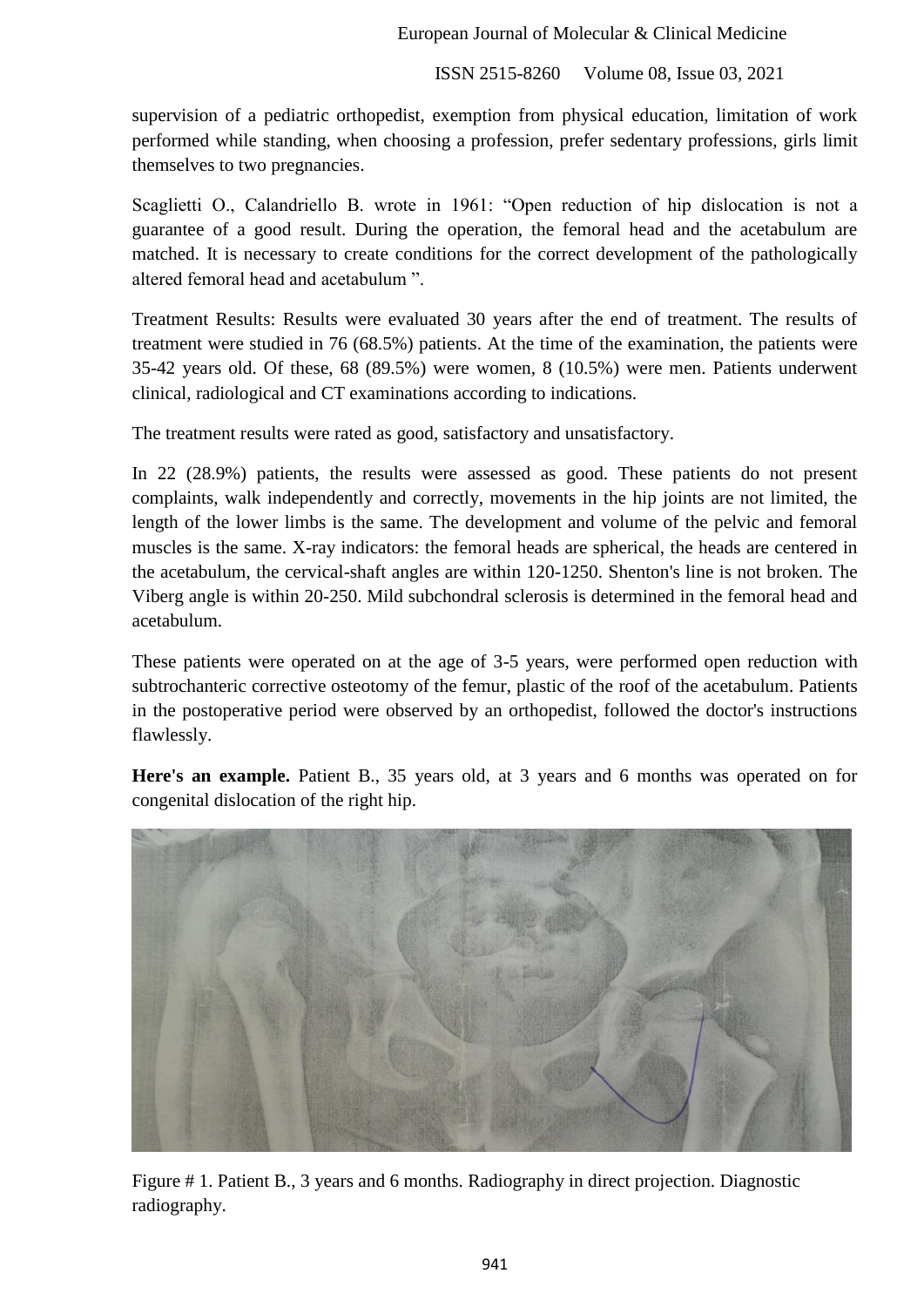ISSN 2515-8260 Volume 08, Issue 03, 2021

The operation "Open reduction of the right thigh with corrective subtrochanteric osteotomy, Salter osteotomy of the pelvis" was performed. After six months, the metal retainers were removed.



Figure 2. Patient B., 3 years and 6 months. Radiography in direct projection. Result one month after surgery (Patient in a plaster cast).



Fig. 6. Patient B., 4 years old. Radiography in direct projection. Result 6 months after surgery (before removing the metal retainers).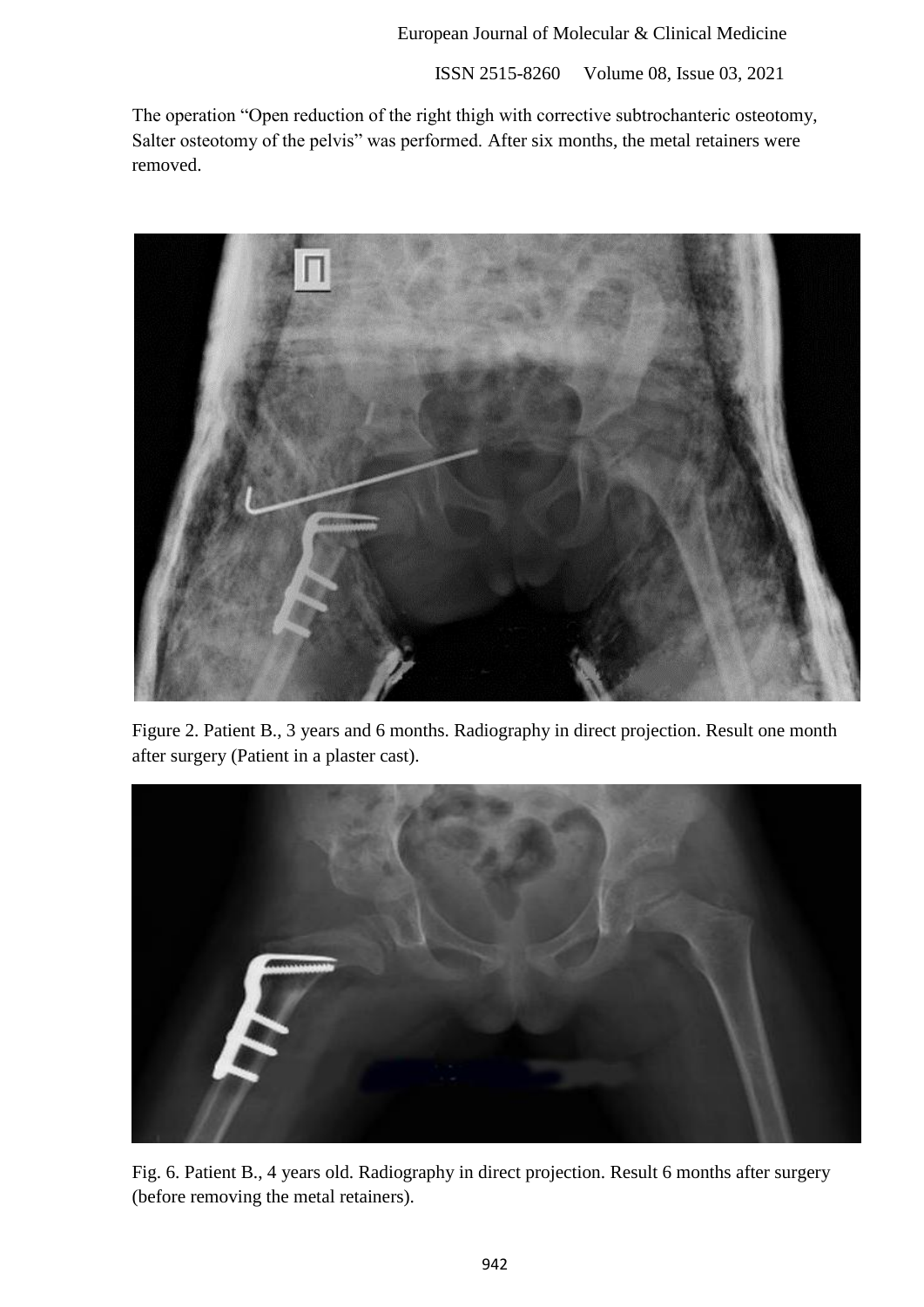ISSN 2515-8260 Volume 08, Issue 03, 2021



Fig. 4. Patient B., 5 years 4 months. Radiography in direct projection. Result in 1 year and 8 months. The treatment results were assessed as good.



Figure 5. Patient B., 35 years old. Radiography in direct projection. Result 30 years after surgery

In 31 (40.8%) patients, the results were assessed as satisfactory. These patients get tired at the end of the day, there is mild lameness and pain in the hip joints. The muscles on the operated limb are atrophied (1-1.5 cm), internal rotation and abduction in the hip joints are limited within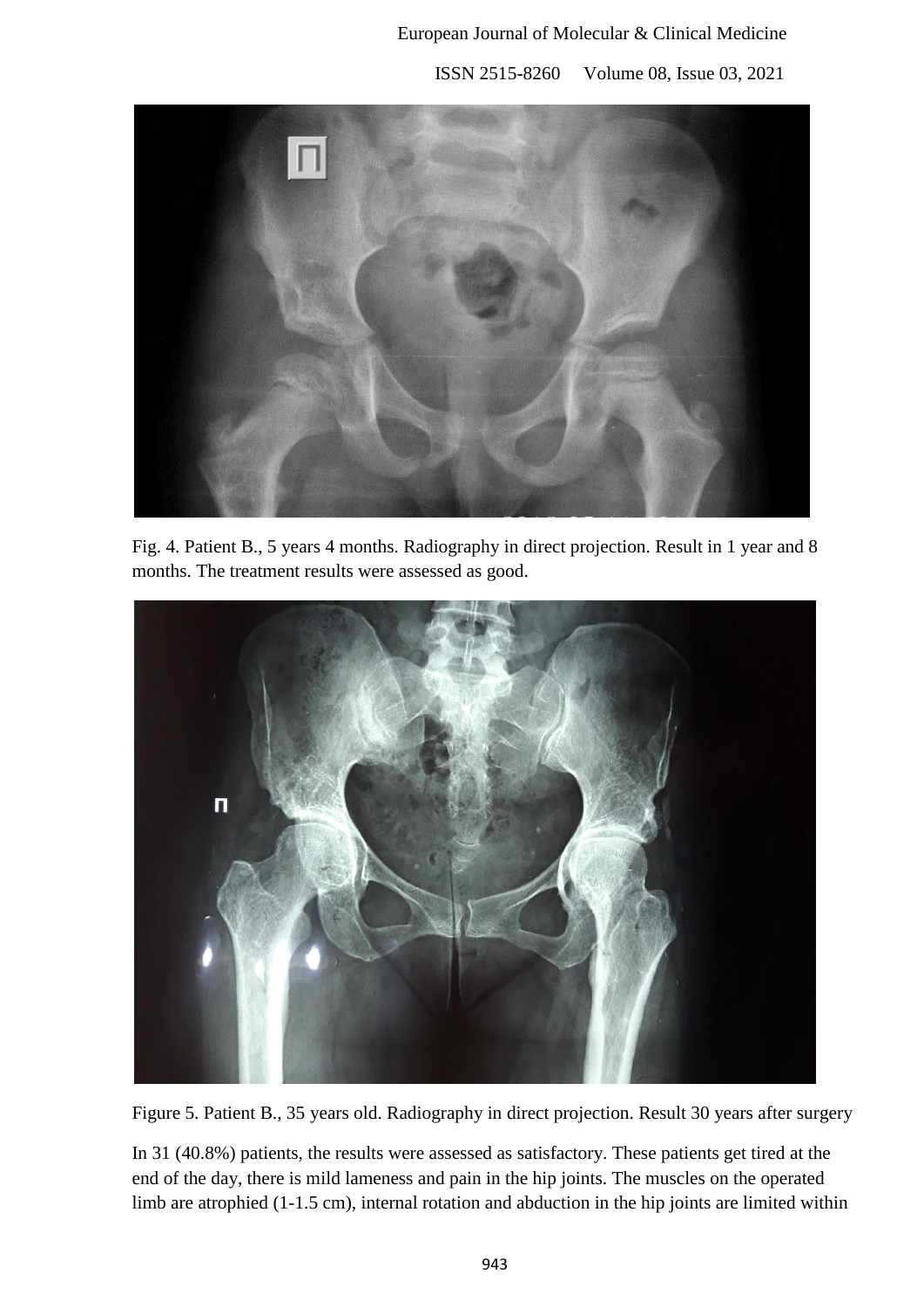15-200. Patients work by profession. X-ray indicators: the heads of the femoral bones are spherical, the heads are centered in the acetabulum, the Shenton's line is broken in 6 patients, the I degree of coxarthrosis is determined in all patients, the Viberg angle is within 18-200.

These patients were operated on at the age of 5-8 years, 5 patients underwent open reduction, 18 patients underwent open reduction with subtrochanteric corrective osteotomy of the femur. In the postoperative period, these patients did not always come for an orthopedic examination, did not follow the doctor's instructions.

In 23 (30.3%) patients, the results were assessed as unsatisfactory. These patients indicate persistent pain in the operated joint, all patients have limited movement in the operated joint. In 4 patients, the absence of movement in the joint (ankylosis) is determined. In 8 patients, II and III degrees of coxarthrosis are determined. 7 sick invalids of the II group. 4 patients underwent hip arthroplasty. 6 patients were offered arthroplasty.

These patients were operated on at the age of over 8 years; coxarthrosis was determined in 12 patients before the operation. In the postoperative period, they did not receive rehabilitation, they worked in hard work. 6 women had 3-5 pregnancies.

Here's an example.

Patient A.L., 39 years old, was operated on at the age of 8 for right-sided congenital dislocation of the hip, left-sided subluxation of the hip.



Fig. 6. Patient A.L., 8 years old. Radiography in direct projection. Diagnostic radiography.

The operation "Open reduction of the right femur with corrective subtrochanteric osteotomy, plastic of the acetabular roof according to Pemberton" was performed. Six months later, the operation "Corrective subtrochanteric osteotomy of the left femur, plastic of the acetabular roof according to Pemberton" was performed. After another six months, the metal retainers were removed,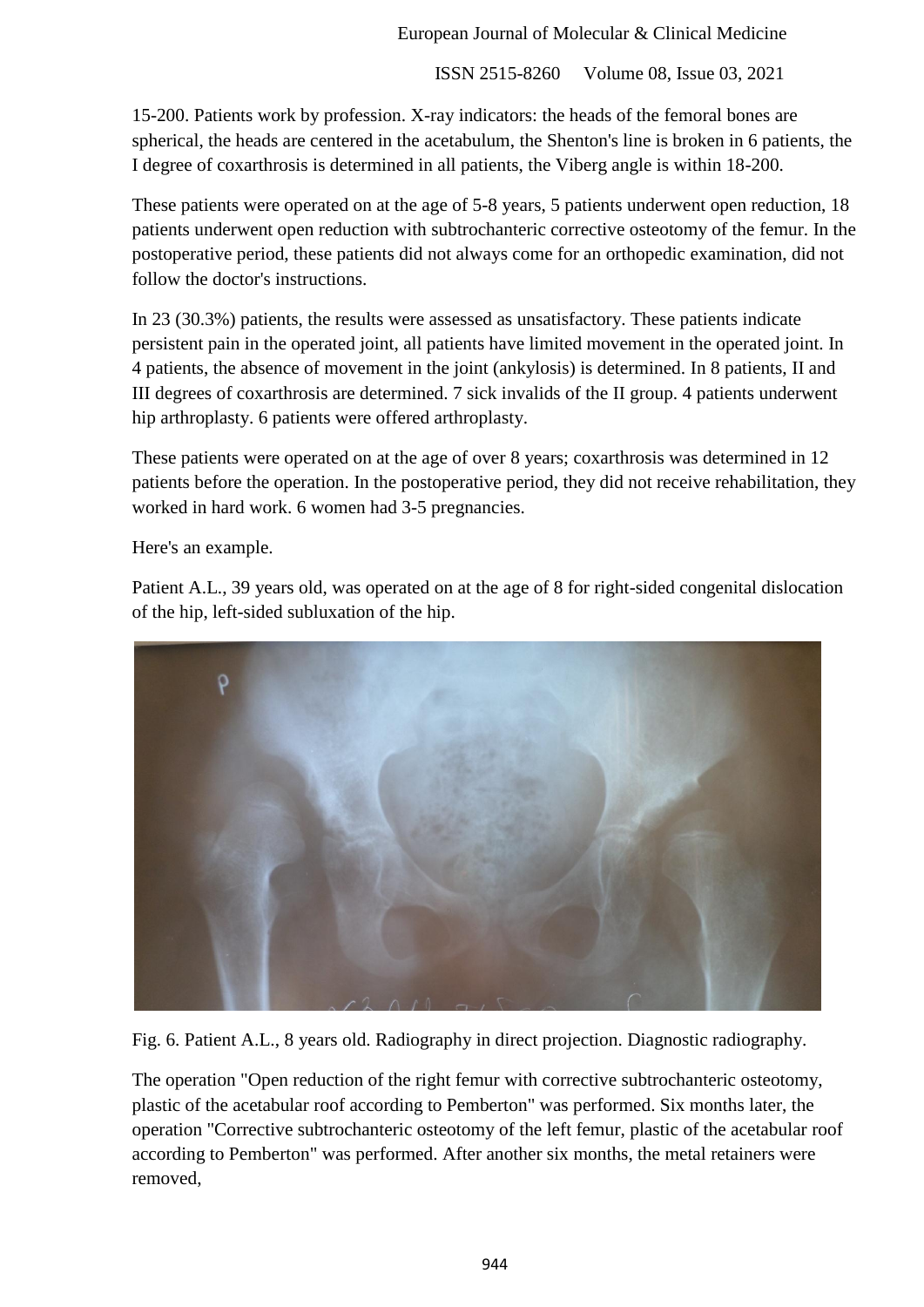

photo # 7. Patient A.L., 8 years 6 months. Radiography in direct projection. Control X-ray 6 months after surgery.



Patient A.L., 8 years old. Radiography in direct projection. Control radiography 1 year after surgery.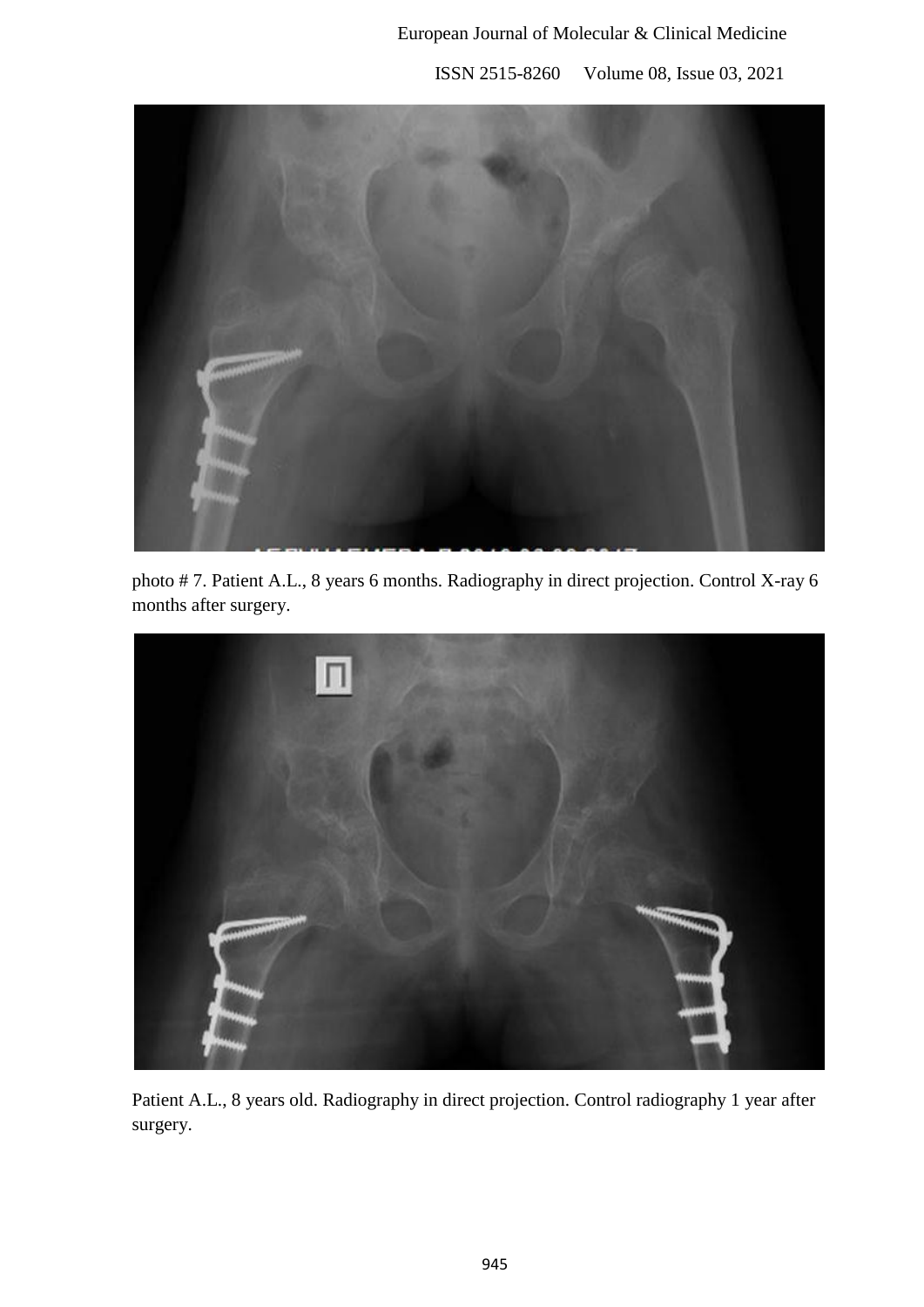

Fig. 9. Patient A.L., 38 years old. Radiography in direct projection. Control radiography 30 years after surgery. "Bilateral dysplastic coxarthrosis, right grade III, left grade II." The patient was offered endoprosthetics.

**Conclusions:** Congenital hip dislocation is a widespread disease of the musculoskeletal system. According to our data, this pathology accounts for 47.8% of inpatients. Studies have shown that clinically good long-term results are observed in 22 (28.9%) patients. This once again indicates that it is advisable to begin treatment of congenital hip dislocation from the hospital.

With constant dispensary observation of these patients until the end of growth, positive results can be achieved.

## **References.**

1. Baindurashvili AG, Chukhraeva I. Yu. On the issue of early diagnosis of pathology of the musculoskeletal system in children. Topical issues of pediatric traumatology and orthopedics: scientific and practical materials. conf. children orthopedic traumatologists of Russia. SPb .; Syktyvkar, 2009; 8-10.

2. Bakhteeva N.Kh., Vinokurov V.A., Norkin I.A., Persova E.A. Conservative treatment of children with congenital hip dislocation. Bulletin of Traumatology and Orthopedics. N.N. Priorov. - 2003. - No. 4. - S. 34-37.

3. Gribova I.V. Surgical treatment of congenital dislocation and residual hip subluxation in children after three years. Abstract of doctoral dissertation. M., 2002

4. Pozdnikin I.Yu. Surgical treatment of young children with hip dysplasia and congenital hip dislocation. Abstract of the thesis for Candidate of Medical Sciences. St. Petersburg. 2006.